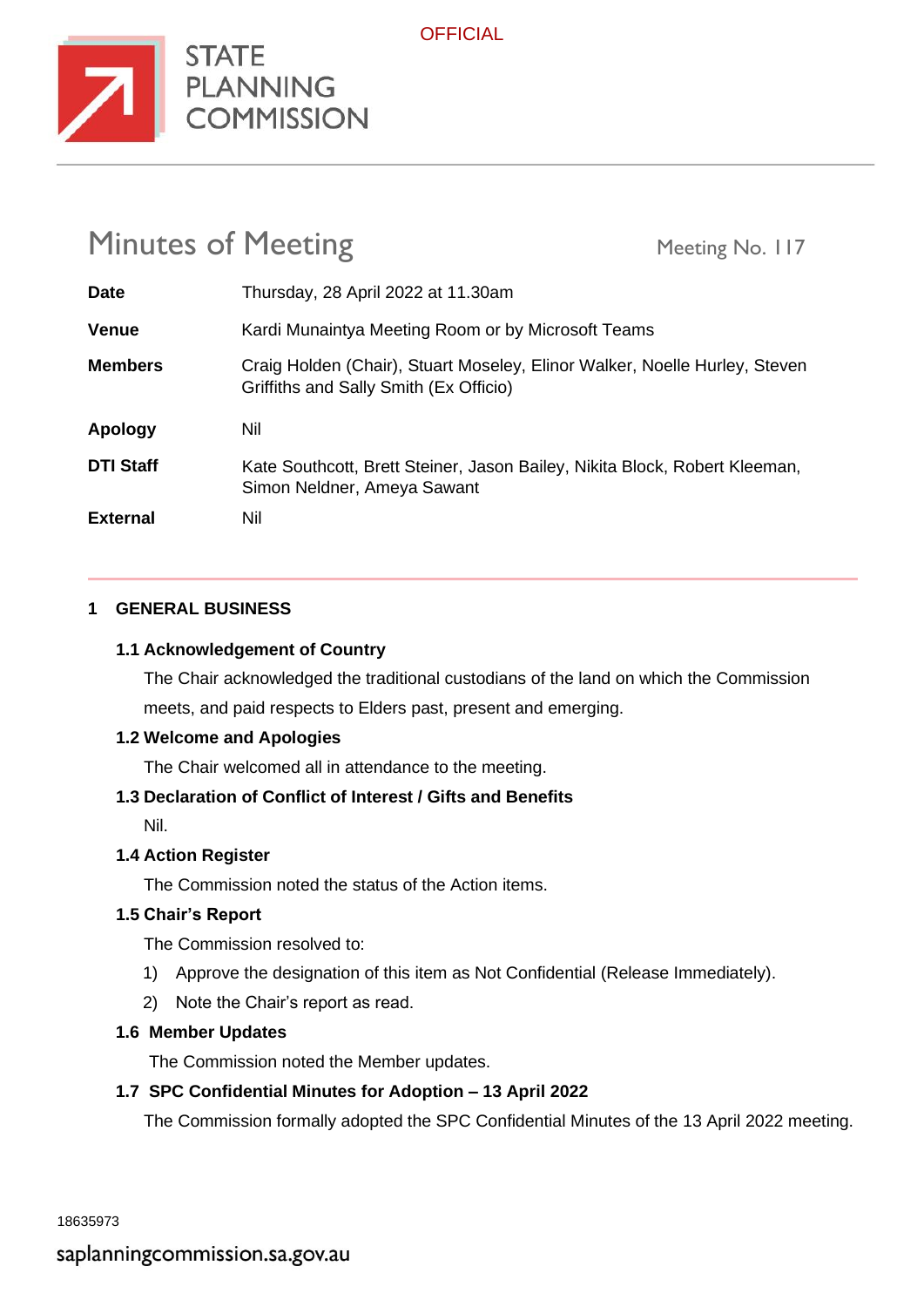# **OFFICIAL**

# **1.8 Code Amendments Initiation Advice**

The Commission noted the Code Amendments Initiation Advice.

# **2 CORRESPONDENCE**

Nil

# **3 ADDITIONAL RESOURCES**

#### **3.1 Heritage News April 2022 (SA Heritage Council)**

The Commission noted the additional resources.

#### **4 MATTERS FOR ADVICE TO MINISTER**

Nil

# **5 MATTERS FOR DECISION**

#### **5.1 SPC-led Code Amendments**

Brett Steiner, Jason Bailey and Nikita Block addressed the Commission.

The Commission resolved to:

- 1) Approve the designation of this item as Not Confidential (Release Immediately).
- 2) Approve the Code Amendment criteria, prioritisation and Master Schedule provided at Attachment 1, subject to amendments in response to feedback from the Commission.
- 3) Authorise the Department for Trade and Investment (the Department) to publish the final Commission-Led Code Amendment Master Schedule (Attachment 1) on the Commission's website, following approval by the Chair of the Commission.

# **5.2 SA/NSW Interconnector Major Development – Satisfaction of Reserve Matters and full Development Approval**

This Item was considered in confidence and is included in the SPC Confidential Minutes of 28 April 2022.

#### **6 MATTERS FOR NOTING**

#### **6.1 PlanSA Update – March 2022**

This Item was considered in confidence and is included in the SPC Confidential Minutes of 28 April 2022.